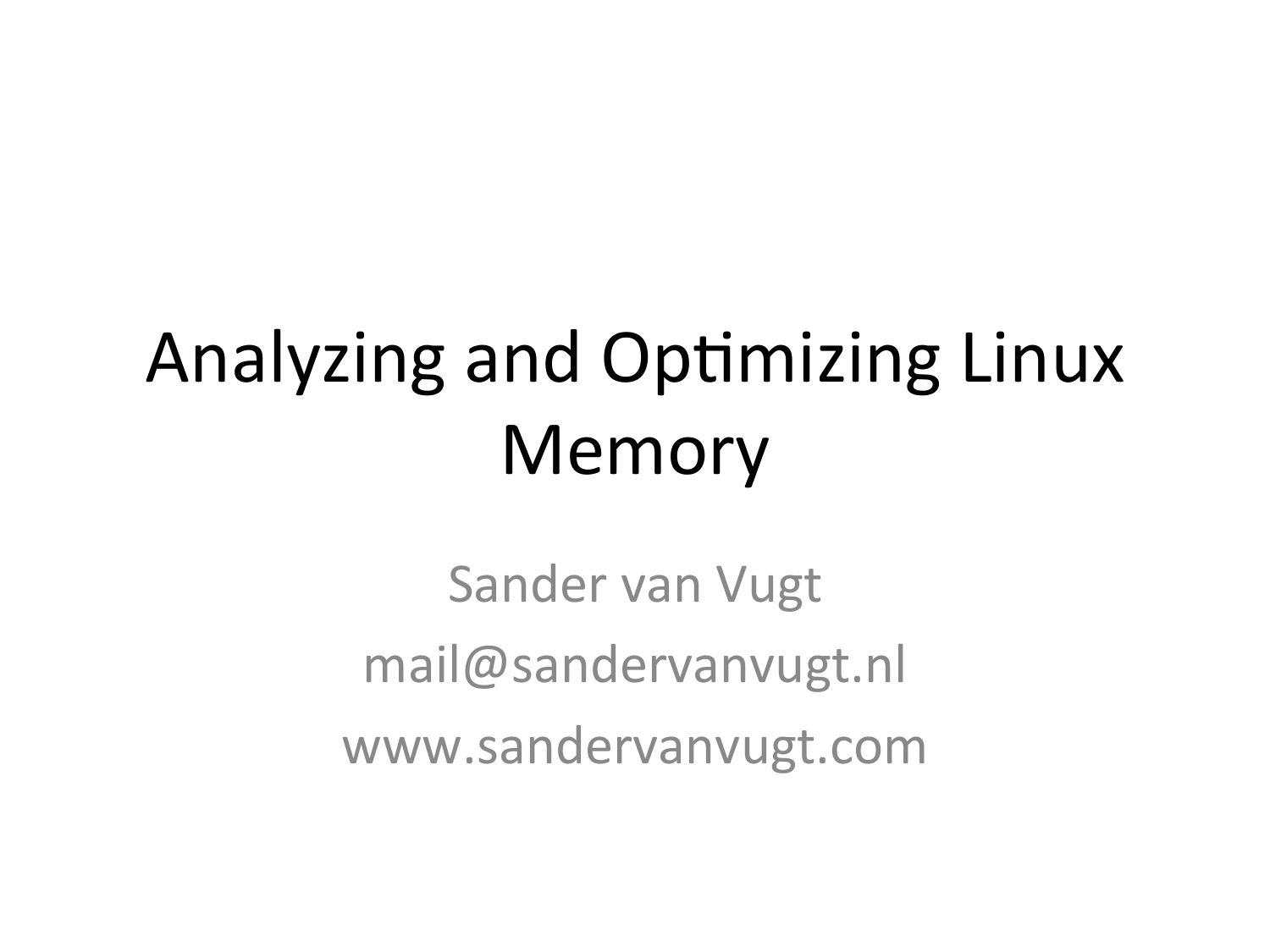### Understanding Memory

• free  $-m$ ?

[root@centos init]# free -m

|                       | total  | used | free | shared |
|-----------------------|--------|------|------|--------|
| buffers               | cached |      |      |        |
| Mem:                  | 988    | 768  | 220  |        |
| 109                   | 324    |      |      |        |
| $-$ /+ buffers/cache: |        | 333  | 654  |        |
| Swap:                 | 1983   |      | 1983 |        |

- Test it: echo  $3$  > /proc/sys/vm/drop caches
- Why do you always keep some memory in buffers/cache?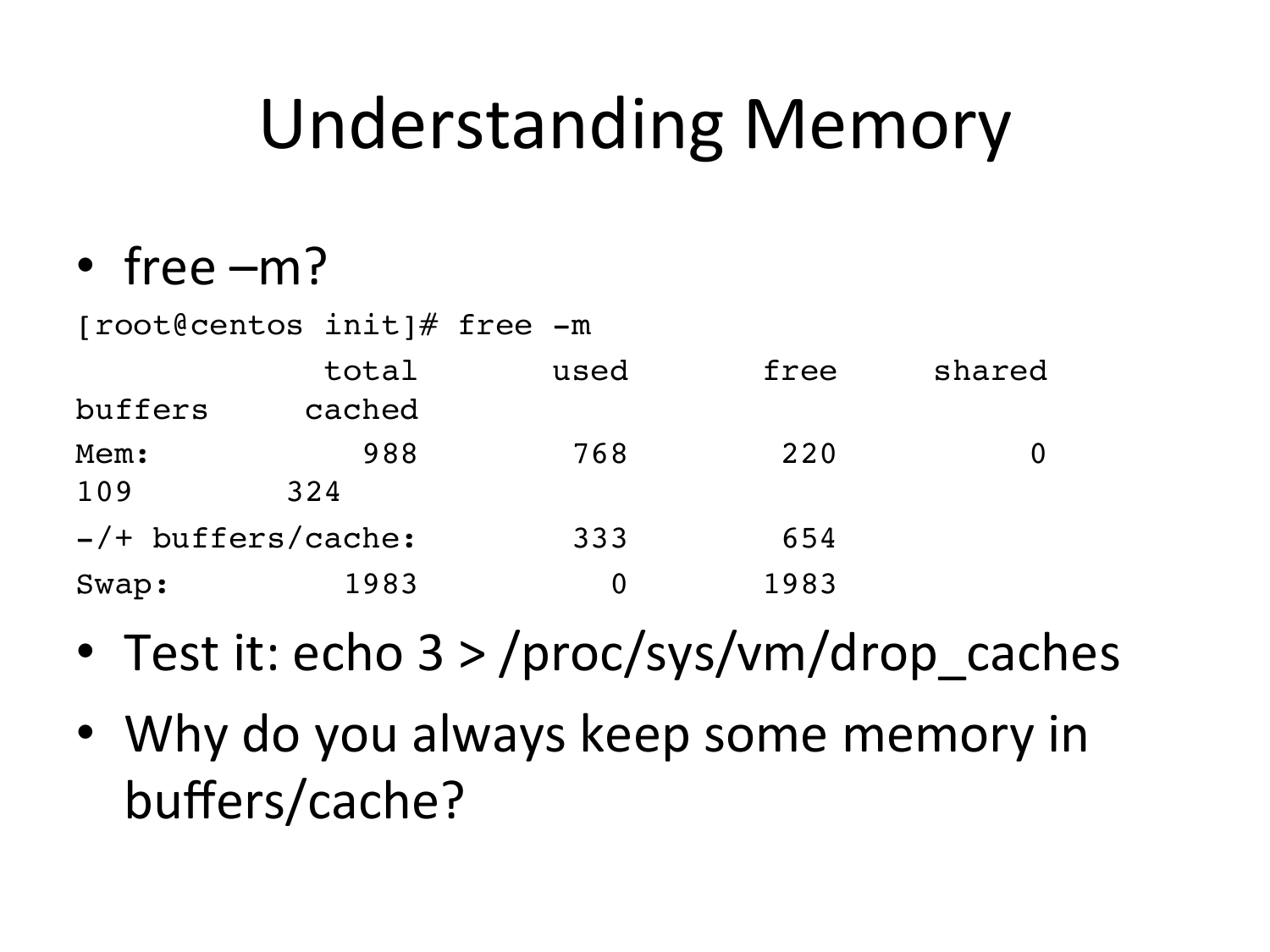# This talk

- For system administrators
- It picks out two common situations encountered on Linux memory
- It does NOT give a complete overview of everything (we would need a Linux Memory miniconf for the complete overview)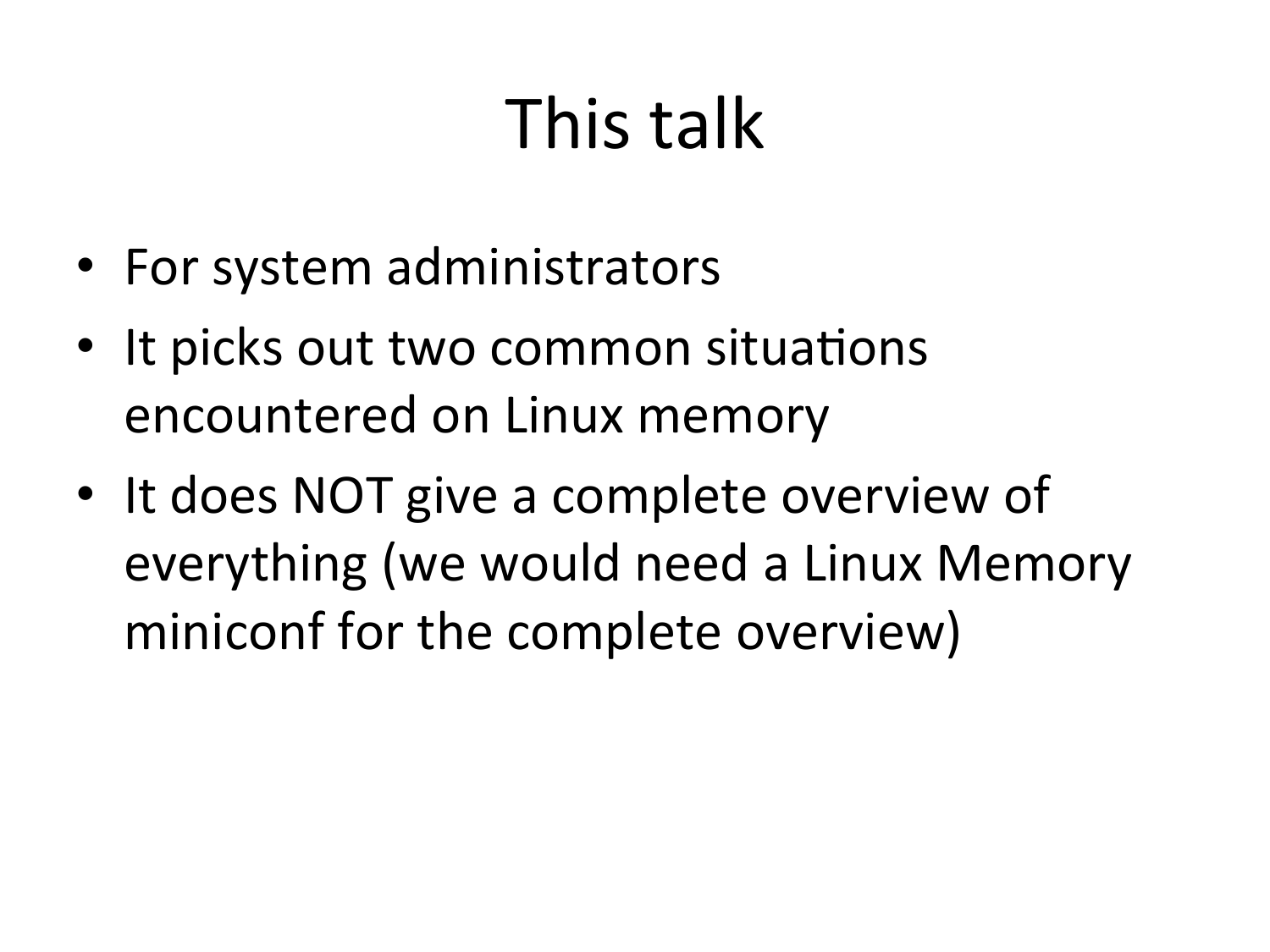## About Linux Memory

- /proc/meminfo gives much details
	- $-$  Look at active/inactive memory
	- anon versus file

| Active:         | 191028 kB |  |
|-----------------|-----------|--|
| Inactive:       | 35944 kB  |  |
| Active(anon):   | 169752 kB |  |
| Inactive(anon): | 2704 kB   |  |
| Active(file):   | 21276 kB  |  |
| Inactive(file): | 33240 kB  |  |

#### • Also consider virtual memory

VmallocTotal: 34359738367 kB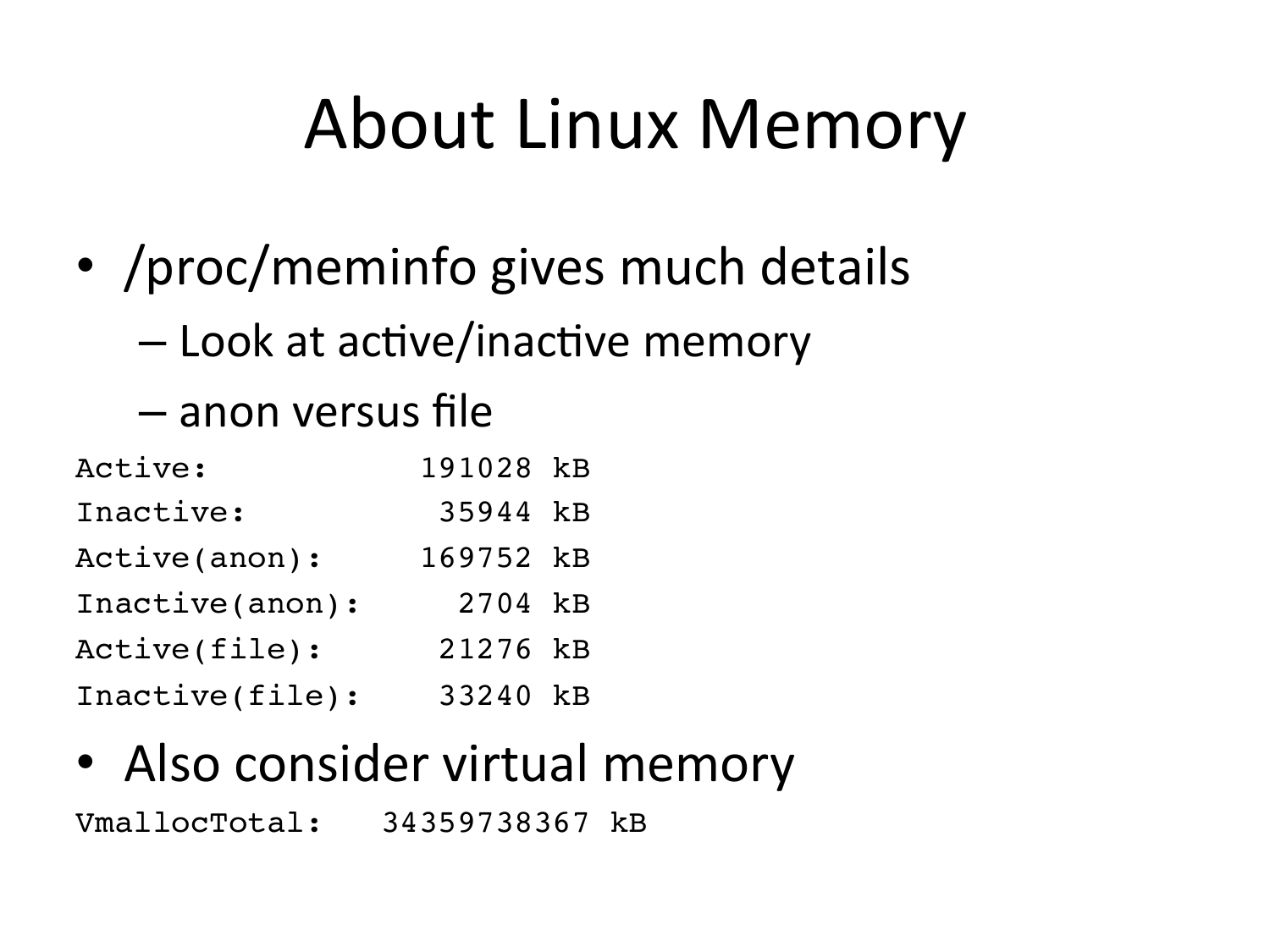## What is virtual memory?

- It's an address space that programs can reserve memory in
- It's virtual, so it doesn't exist!
- It is NOT swap space
- Only at the moment that a process really needs the memory, it becomes resident memory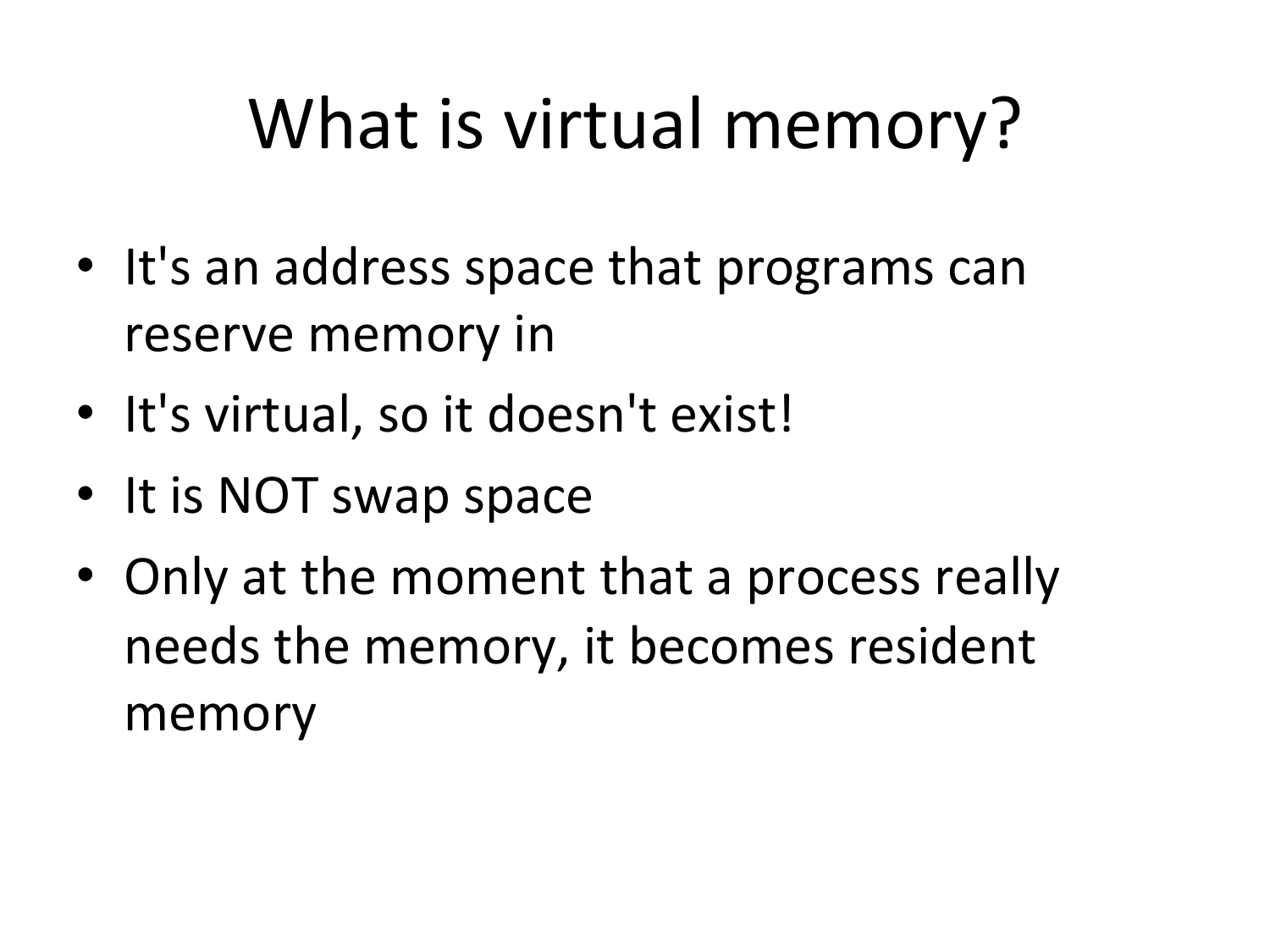### Overcommit

- Because of virtual memory, Linux can overcommit a lot of memory
- overcommitis good, because no process uses all memory it claims anyway
- overcommit can bring lots of trouble!
- Look at the following slide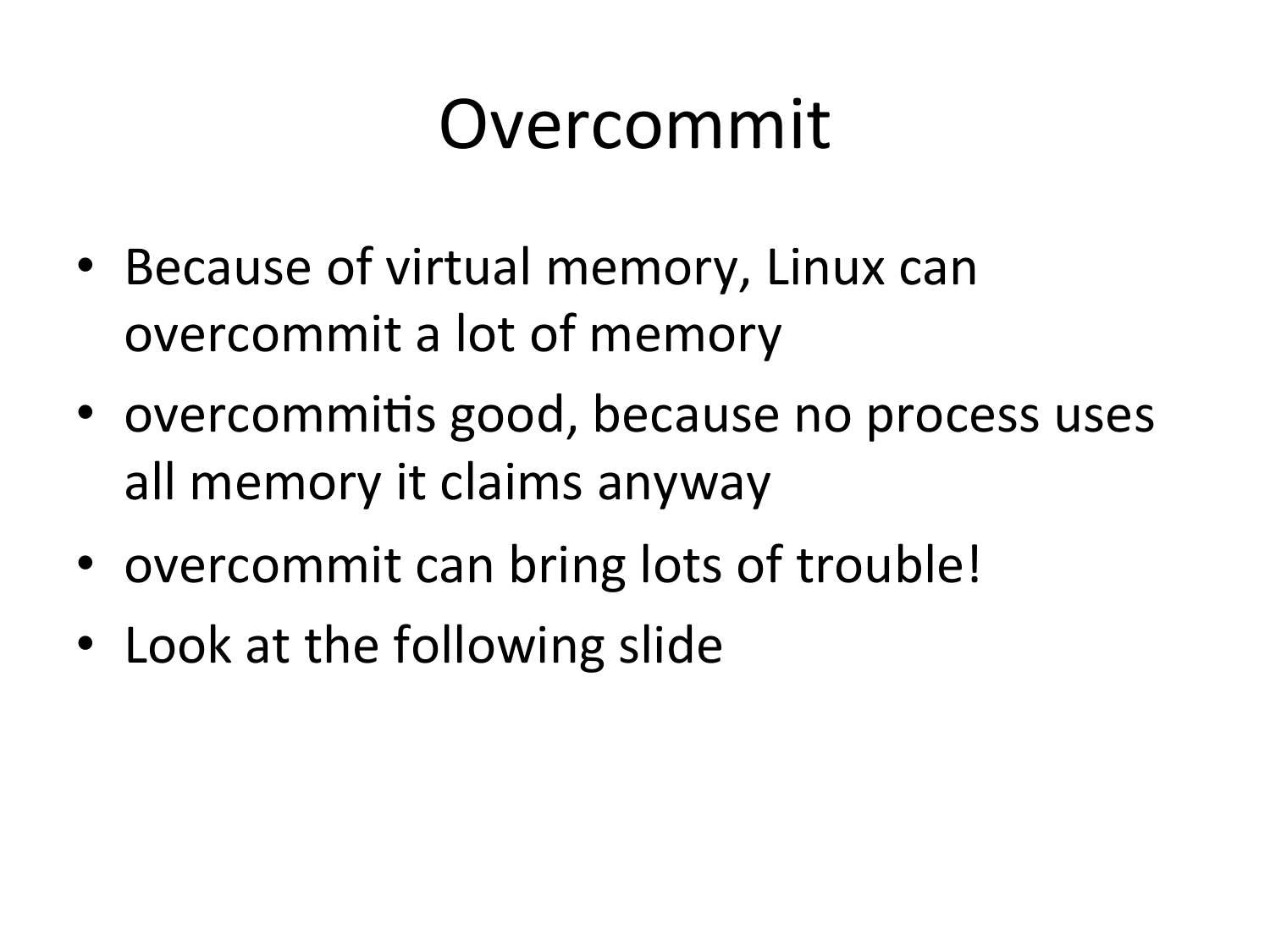top - 14:23:46 up 2:28, 3 users, load average: 0.08, 0.17, 0.28 Tasks: 164 total, 1 running, 163 sleeping, 0 stopped, 0 zombie Cpu(s): 0.0%us, 0.0%sy, 0.0%ni,100.0%id, 0.0%wa, 0.0%hi, 0.0%si, 0.0%st Mem: 1012352k total, 550200k used, 462152k free, 17284k buffers Swap: 2031608k total, Ok used, 2031608k free, 99176k cached

- PID USER PR NI VIRT RES SHR S %CPU %MEM TIME+ COMMAND
- 1922 root 20 0 234m 38m 10m S 0.0 3.9 0:05.06 Xorg
- 4926 root 20 0 527m 38m 13m S 0.0 3.9 0:01.16 system-config-f
- 4935 root 20 0 683m 37m 16m S 0.0 3.8 0:00.81 python
- 4081 root 20 0 332m 27m 12m S 0.0 2.8 0:00.95 system-config-d
- 4105 root 20 0 346m 27m 12m S 0.0 2.8 0:01.63 system-config-s
- 4104 root 20 0 389m 27m 14m S 0.0 2.7 0:00.59 python2
- 4930 root 20 0 357m 24m 12m S 0.0 2.5 0:00.47 system-config-a
- 2431 root 20 0 48124 21m 480 S 0.0 2.2 0:00.15 restorecond
- 2270 root 20 0 273m 21m 4420 S 0.0 2.2 0:00.76 gnome-screensav
- 2211 root 20 0 533m 21m 13m S 0.0 2.1 0:00.81 nautilus
- 2258 root 20 0 316m 18m 9276 S 0.0 1.9 0:00.25 python
- 2365 root 20 0 407m 17m 13m S 0.0 1.8 0:00.15 gnote
- 4074 root 20 0 309m 15m 11m S 0.0 1.6 0:00.43 gedit
- 2367 root 20 0 455m 13m 10m S 0.0 1.4 0:00.33 clock-applet
- 2255 root 20 0 324m 13m 9876 S 0.0 1.3 0:00.27 nm-applet
- 2209 root 20 0 328m 13m 9768 S 0.0 1.3 0:00.57 gnome-panel
- 2366 root 20 0 390m 12m 8604 S 0.0 1.3 0:00.12 gdm-user-switch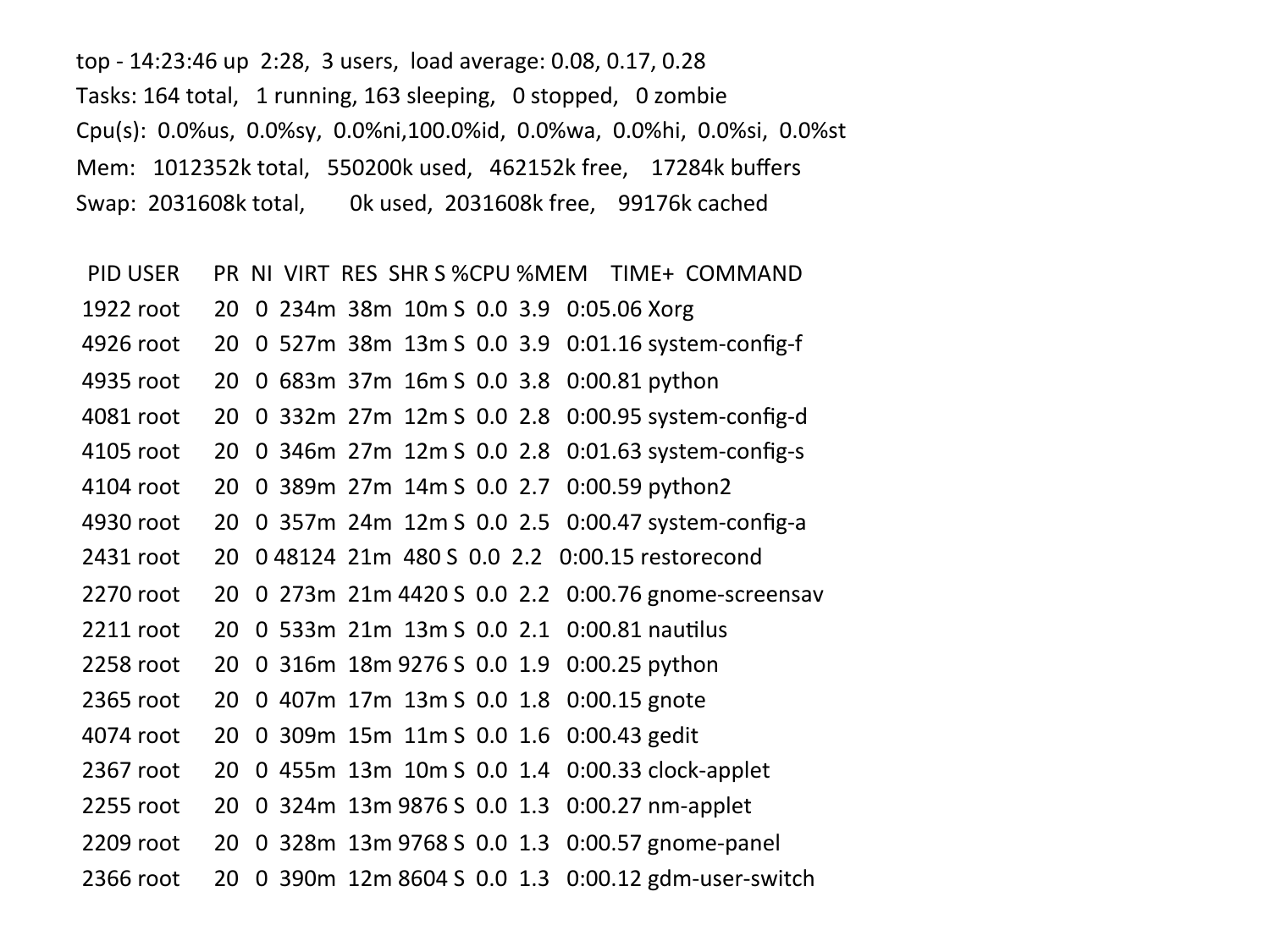## Handling overcommit

- Use vm.overcommit memory to manage overcommit
- When limiting but not disallowing overcommit, overcommit ratio determines how much can be allocated.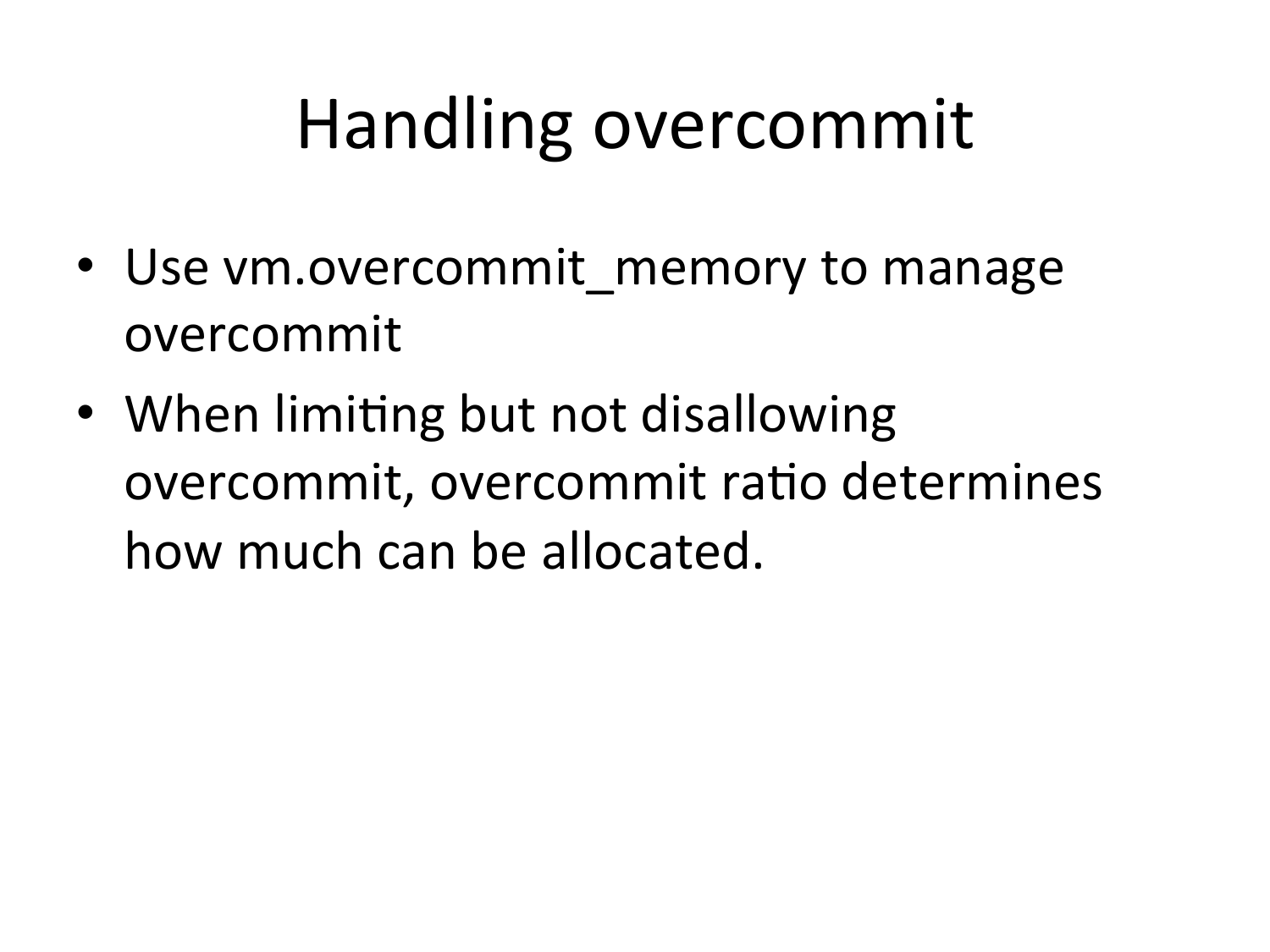## Let's talk about memory usage

| MemTotal:       | 1012352 kB |          |
|-----------------|------------|----------|
| MemFree:        | 460432 kB  |          |
| Buffers:        | 17656 kB   |          |
| Cached:         | 100884 kB  |          |
| SwapCached:     |            | $0$ $kB$ |
| Active:         | 329748 kB  |          |
| Inactive:       | 88312 kB   |          |
| Active(anon):   | 299368 kB  |          |
| Inactive(anon): | 5736 kB    |          |
| Active(file):   | 30380 kB   |          |
| Inactive(file): | 82576 kB   |          |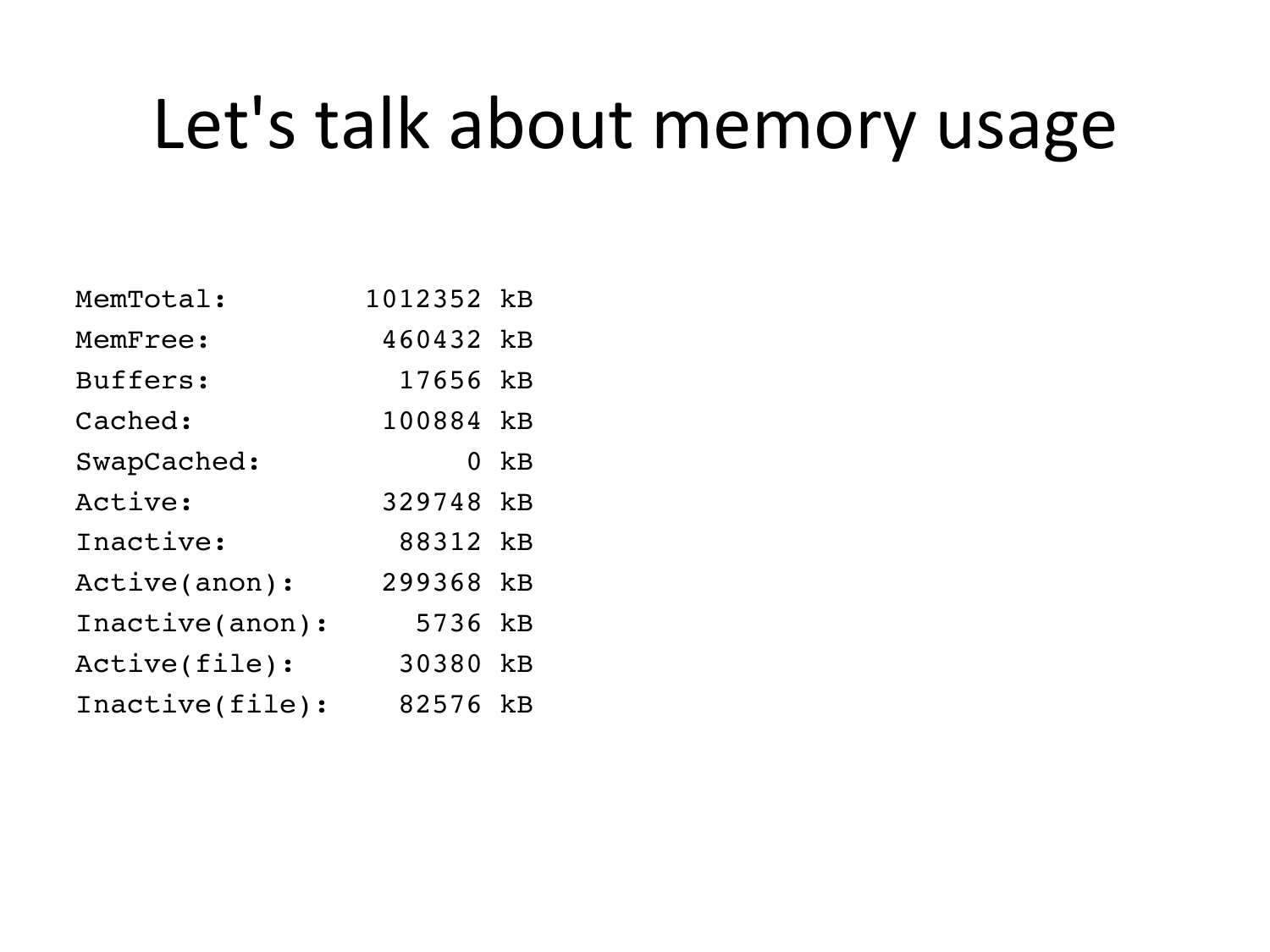## anon and file memory

- anon memory roughly corresponds to memory that is used by programs
- file memory roughly corresponds to memory in use by cache and buffers
- inactive file memory is memory that is candidate to be dropped from cache
- inactive anon memory is candidate to be swapped out
- it makes no sense to drop active file memory as you need it
- it is very bad for performance to move active anon memory to swap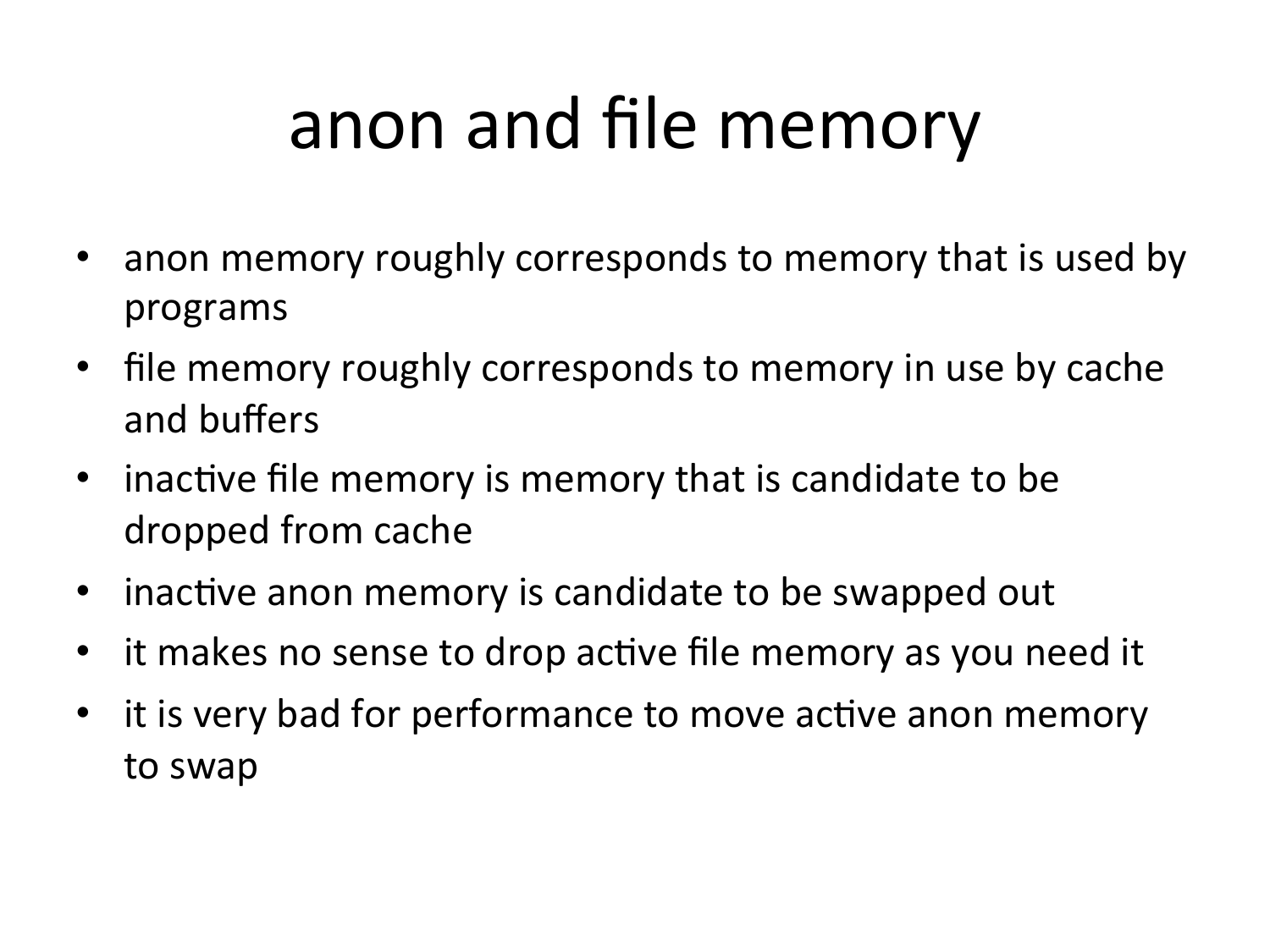## How using swap can be good to optimize memory

- Imagine this memory usage (based on a customer case)
	- MemTotal: 8G
	- Swaptotal: 2G
	- MemFree: 12M
	- SwapFree: 0G
	- Active(anon):2G
	- Inactive(anon):6G
	- Active(file): 1900M
	- Inactive(file):90M

#### • What's happening here?